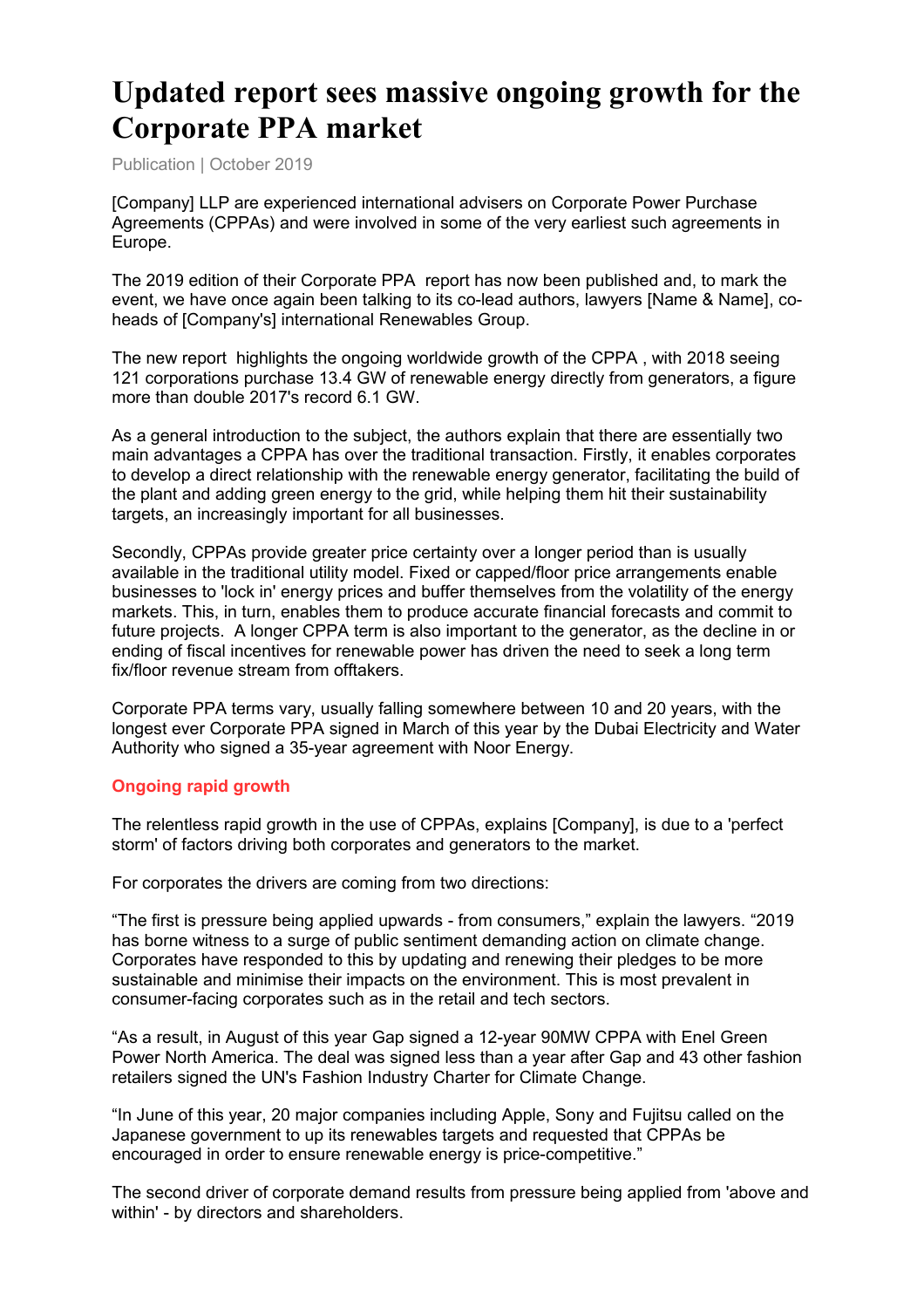"The 2008 financial crash and ensuing recessions forced firms to find new and innovative ways of achieving financial security," say the lawyers. "Corporate PPAs are long-term agreements (sometimes 15+ years) and provide price certainty for both the corporate and the generator by using fixed or cap/floor pricing structures.

"Straining under the weight of these two pressures, Corporate PPAs offer a pressure release valve for corporates to achieve their green energy goals and achieve some financial certainty."

In the case of the generating companies, the key driver behind CPPA uptake has been the decline or ending of fiscal incentives for renewable power, resulting in the loss of a floor price for power.

"Lenders and investors to projects are usually reluctant to take 'merchant risk' on a project, meaning generators need to seek a long term fix/floor revenue stream from an offtaker," explain the lawyers. "Utilities are usually not willing to give a long term fix or floor price (they are not set up to hedge risk in this way), so generators are approaching corporates directly for this."

And finally come the regulatory sweeteners, such as the recast Renewable Energy Directive (RED II) in Europe. RED II includes ambitious drivers for the uptake of CPPAs in Europe, including a binding EU-wide 32% renewables target for 2030 and an enabling framework for CPPA uptake. RED II also requires member states to assess the regulatory and administrative barriers to Corporate PPAs, remove unjustified barriers, and facilitate their uptake.

#### **CPPAs around the globe**

With CPPAs becoming increasingly popular in many geographic regions, we asked [Company] to identify the biggest markets around the world and highlight any regions where notable growth is now taking place.

"The US boasts the world's largest Corporate PPA market," observed the lawyers. "The catalyst for this growth has been a combination of green tariffs for larger energy consumers and adoption of aggregation models for smaller energy consumers..

"Aggregation models allow smaller corporates to club together to pool their offtake requirements and 'aggregate' their demand. The result is an 'economies of scale' approach which empowers smaller corporates to gain a foothold in the market.

"This approach, in part, saw new market entrants be responsible for 31% of the total Corporate PPA activity in the USA in 2018."

Beyond the USA, the lawyers note that the European CPPA market has continued to blossom and has seen impressive growth, particularly in the Nordics.

"Norway and Sweden in particular have spearheaded use of Corporate PPAs, underpinned by their robust wind power industries," they observe. "For example, in Sweden, wind energy production is expected to double in the next four years to 40TWh. CPPAs have tapped into this market with Norsk Hydro signing a ground-breaking 29-year CPPA including 1.65 TWh wind power per year with Green Investment Group in 2018.

#### **Western Europe**

In Western Europe, market and regulatory barriers have slowed the uptake of CPPAs, but as these begin to fade [Company] are seeing growth in countries like Spain, Italy, Germany and France.

"For example, in Germany, " say the lawyers, "amendments to the Federal Renewable Energy Act in 2017 resulted in lower reference prices being set for wind/solar generators, whilst market prices for energy continued to rise.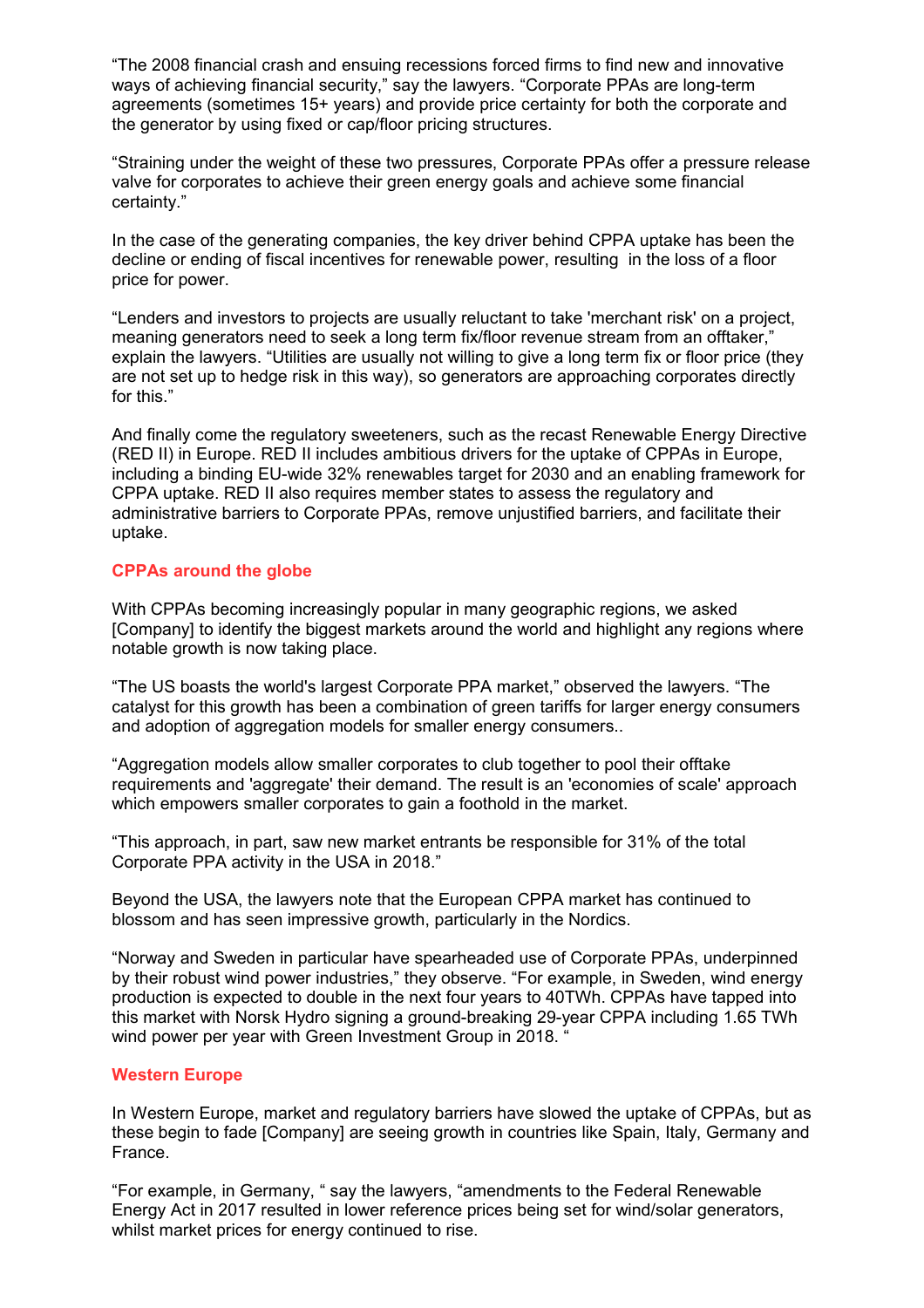"Corporates responded with a renewed interest in CPPAs and in January 2019 Mercedes-Benz signed Germany's first Corporate PPA. Whilst Germany was late to the party, they are now, it seems, global advocates of CPPAs. A report released today by the German energy agency (Dena) recommended to China that it harness CPPAs in order to hit its renewable targets."

# **Eastern Europe**

Eastern Europe is another area primed for an increase in use of CPPAs says [Company]:

"In Hungary, for example, the KÁT system required renewable energy generators to sell energy exclusively to the Transmission System Operator (TSO). On the corporate side, companies were able to buy certificates of origin to prove their use of and commitment to renewable energy.

"However, in January 2017 a new system - METÁR - was introduced. The new system requires new renewable energy projects above 0.5MW to conclude CPPAs with offtakers. As the KÁT system begins to fade out, renewable generators will be exposed to market volatility and we expect them to turn to CPPAs to mitigate their risk."

# **Asia-Pacific**

In the Asia-Pacific region, [Company] have seen the corporate PPA market continue to mature, with Australia in particular witnessing a boom in renewables investment in recent years thanks to its recently implemented Renewable Energy Target.

"Out of this fertile regulatory ground, a number of CPPAs have sprouted," note the lawyers. "However, not satisfied with playing catch up, news emerged last week of a plan for the world's first industry-wide CPPA:

"French energy company Engie has entered into an agreement with the Australian Hotels Association (AHA), Tourism Accommodation Australia (TAA) and brewing giant Lion to supply renewable energy to participating pubs and hotels for 10 years. This innovative transaction functions as an industry-wide aggregation model and it is something that we may see more of in coming years."

#### **Evolution in the CPPA market**

Clearly the wind and solar energy markets have been the bread and butter of CPPAs in recent years. However we asked [Company] if there were now signs of their uptake across a wider spectrum of renewable energy businesses. Their answer provides some interesting insight.

"We have seen a rise in energy from waste plants across the UK and Europe," say the lawyers. "Most recently in the news was the opening of a Copenhagen EfW plant designed with a ski slope on the roof.

"Whilst not all EfW plants are as glamorous as this, they all hold massive potential and there have been increasing numbers of CPPAs signed to draw energy from these plants such as the recent deal between Atlantic Power and BC Hydro for power generated from a biomass plant in British Columbia, Canada. "

#### **The major league**

The big players in the global CPPA market to-date have, and continue to be the tech companies and data centre owners such as Google, Apple, Amazon and Microsoft. For example, in September 2019, Microsoft entered into a long term CPPA with Engie to buy 230MW of wind and solar, bringing Microsoft's total renewables portfolio to 1.9GW.

But are there any new players moving into the market, and how might they benefit from the CPPA contract model?